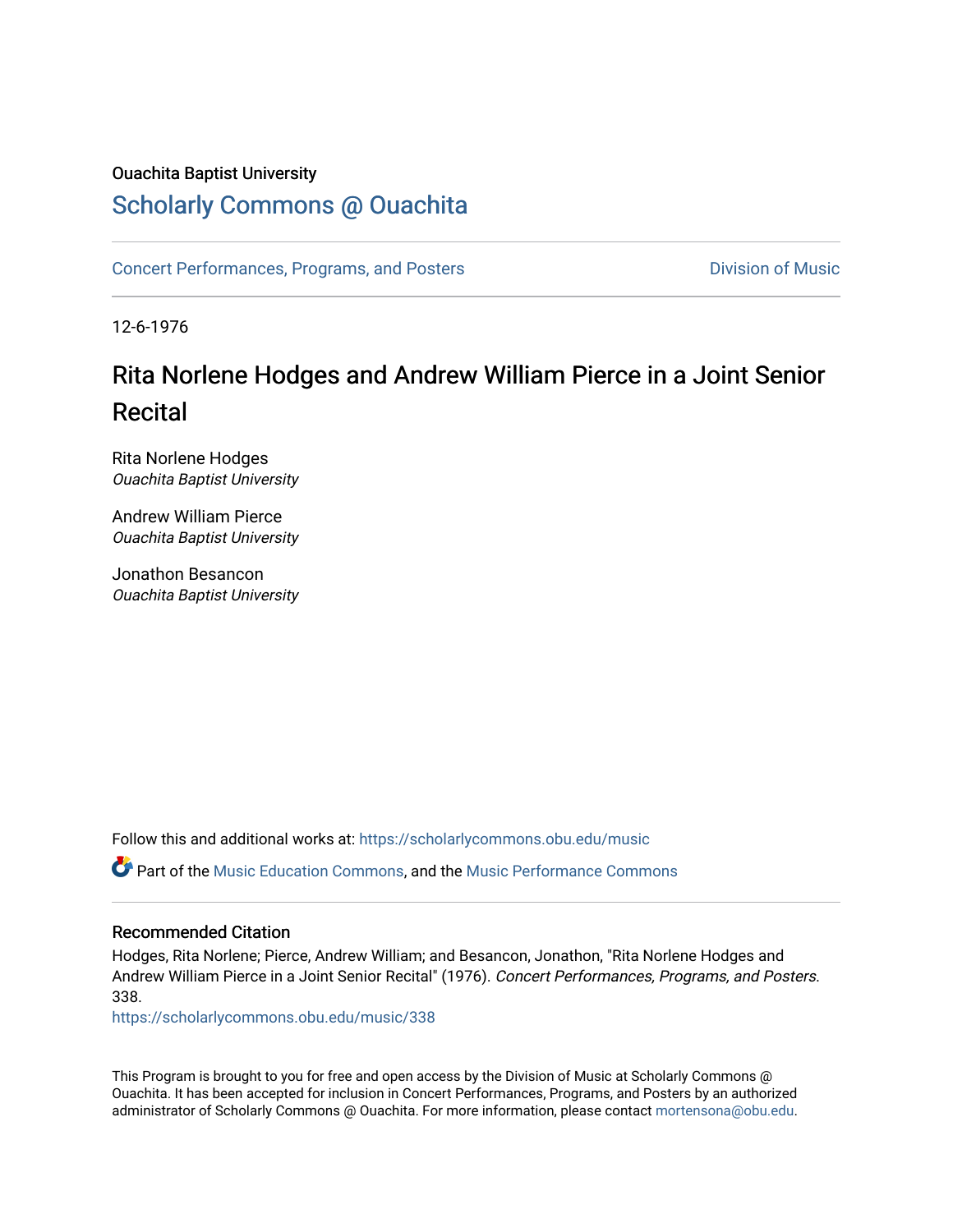"Glory to God in the highest and on earth peace,<br>goodwill toward men." Luke 2:14

Ouachita Baptist Univiversity School of Music

presents

Rita Norlene Hodges Piano

and

Andrew William Pierce

**Baritone** 

assisted by **Jonathon Besancon** 

in

Senior Recital

Thursday, December 6, 1979, 7:00 P.M. Mabee Fine Arts Center Recital Hall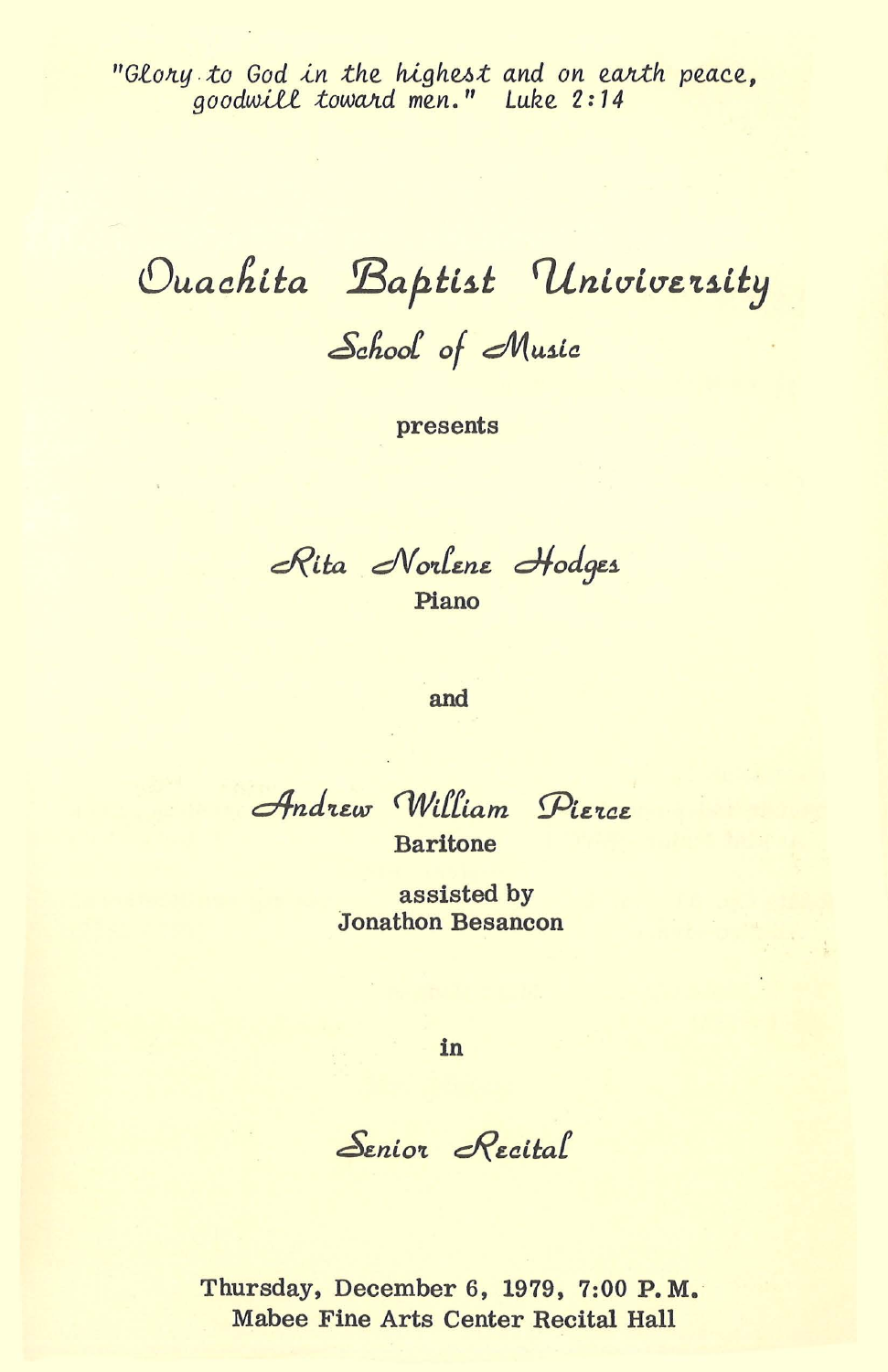Pur cha te grata

Arise Ye Subterranean Winds

Verborgenheit

Antonio Vivaldi (1675-1741)

Henry Purcell (1659-1695)

> Hugo Wolf (1860-1903)

Mr. Pierce  $1.1$ 

Prelude and Fugue in A-Flat Major, WTC I

Sonata Op. 31, No. 1 Allegro vivace

Johann Sebastian Bach (1685-1750)

Ludwig van Beethoven (1770-1827)

Miss Hodges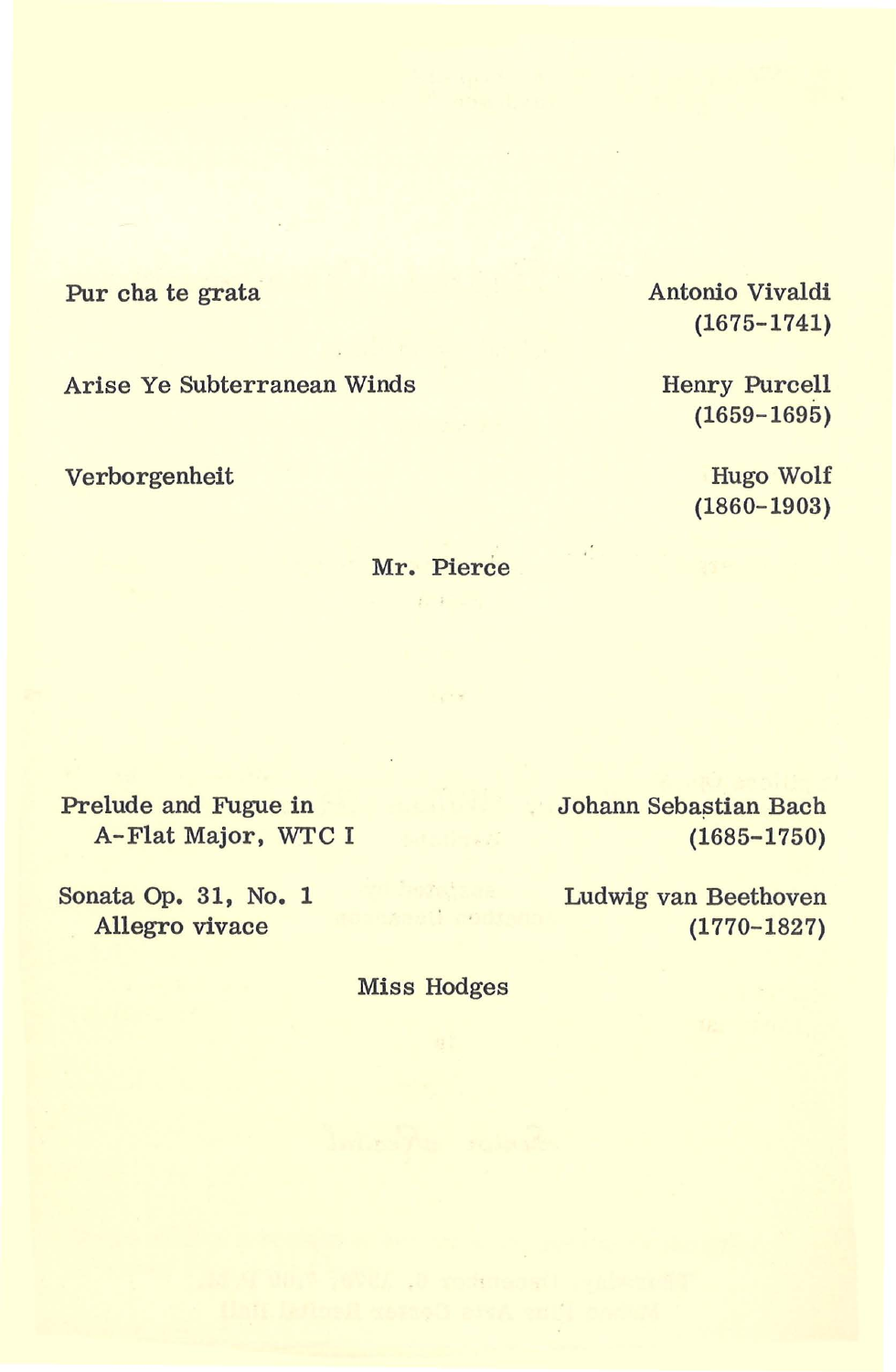## Legende

Black Roses

Psalm XXIII

Luke Havergal

Ernest Bloch (b. 1880)

Jean Sibelius (1865-1957)

Paul Creston (b. 1906)

> John Duke (b. 1899)

Mr. Pierce

Papillons Op. 2

Robert Schumann (1810-1856)

Miss Hodges

Rigoletto Cortigiani, vil razza Giuseppi Verdi (1813-1901)

Mr. Pierce